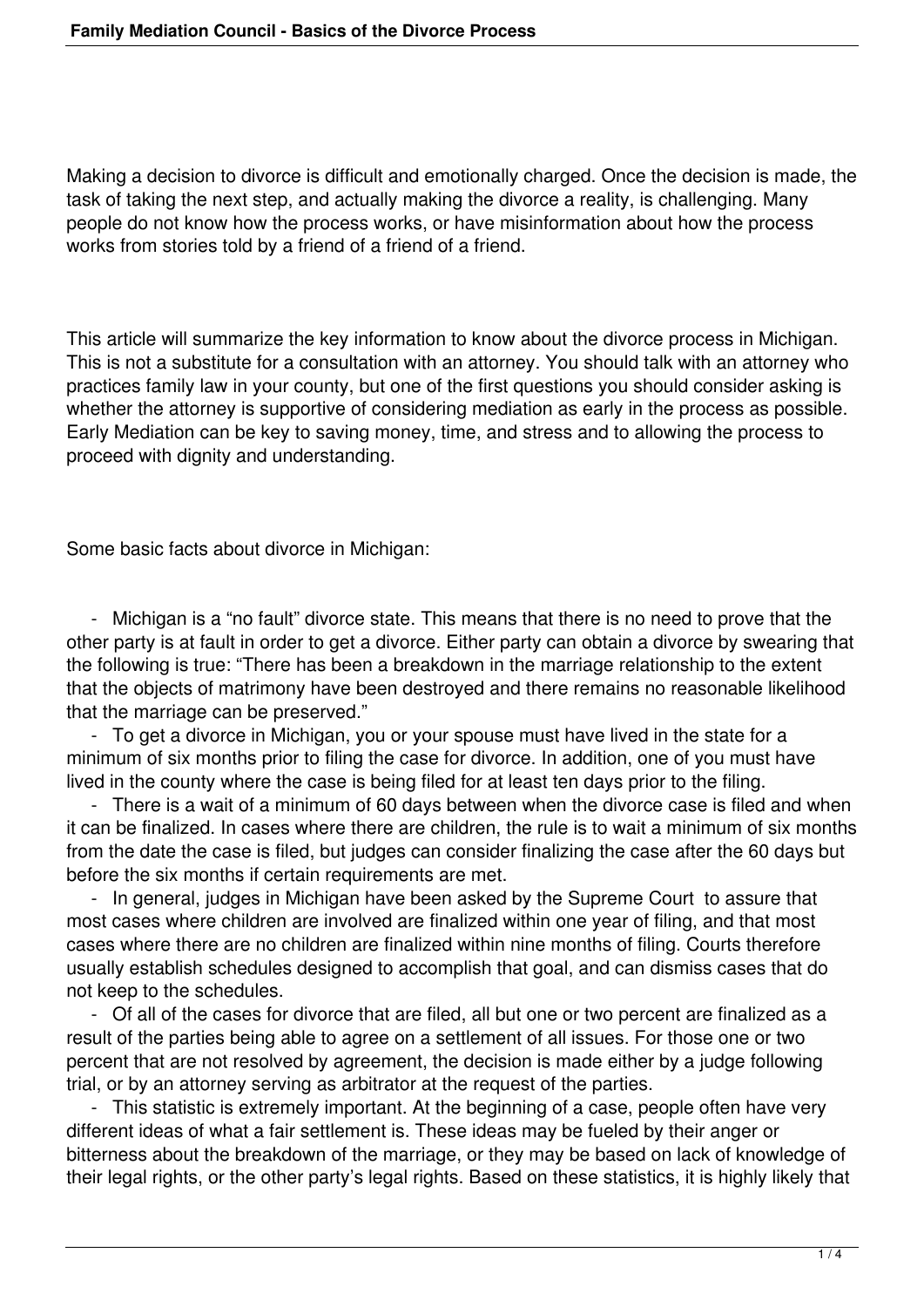the parties will eventually be able to reach some type of agreement. It is at the beginning of the case, however, that they can both take the time to talk with attorneys, and to educate themselves about what their legal rights are and what those of their spouse are. With this knowledge, they can proceed, often with the help of a trained mediator, to address the areas where they disagree and often to come up with creative solutions that neither would think of on their own.

 - Even though 98-99% of cases are eventually settled by agreement of the parties, avoiding the high costs of trial, there are still often significant costs incurred along the way. Parties who disagree about how bills are to be paid, what temporary arrangements are to be made about the children, etc. can spend significant time and money filing motions which ask the Judge to make decisions about these issues.

 - One of the important processes that takes place during a divorce is called "discovery". In this process, information that is relevant to being able to finalize the case is exchanged between the parties. In some cases, this is a very simple proposition, but in some cases it can be more complicated. This includes when a small business is owned, when one or more pieces of real estate are owned, clarifying pension and retirement information, etc. In general, each party is entitled to "discover" information that is relevant to finalization of their cases. This is an area that can be very costly, and mediation can be very helpful in deciding what will be provided, how valuations can be done, and other strategies.

 - For divorces where there are children involved, the important decisions that the parties need to make include:

 - Legal custody: who will make decisions regarding education, medical care, religion, and similar matters regarding the children.

- Parenting time: what time will the children spend with each parent

 - Child support: which parent, if either, will pay support to the other and what amount will be paid. Generally, support is calculated according to a Formula based on the income of both parties and the amount of time spent with each parent. The Support Formula has changed effective October 1, 2008 and parties need to make sure they are using the current formula.

 - For all divorces, the important decisions regarding property that the parties will need to make include:

 - What are all of the assets and liabilities that the parties have accumulated during their marriage? What is the value of each? Should all of these be considered as marital property to be divided?

 - Are there other assets or liabilities that either party had before the marriage that should be considered as marital property? If so, what is the value of each?

- How will the assets and liabilities be divided between the parties?

 - For many, in this difficult real estate market, the question of selling the marital home, the prospect of that taking a long time, and the possibility of the bank establishing a deficit on the property that eventually will need to be paid, must also be addressed.

 - Retirement savings and pension accounts need to be addressed in particular detail to assure that the parties understand the rules of their accounts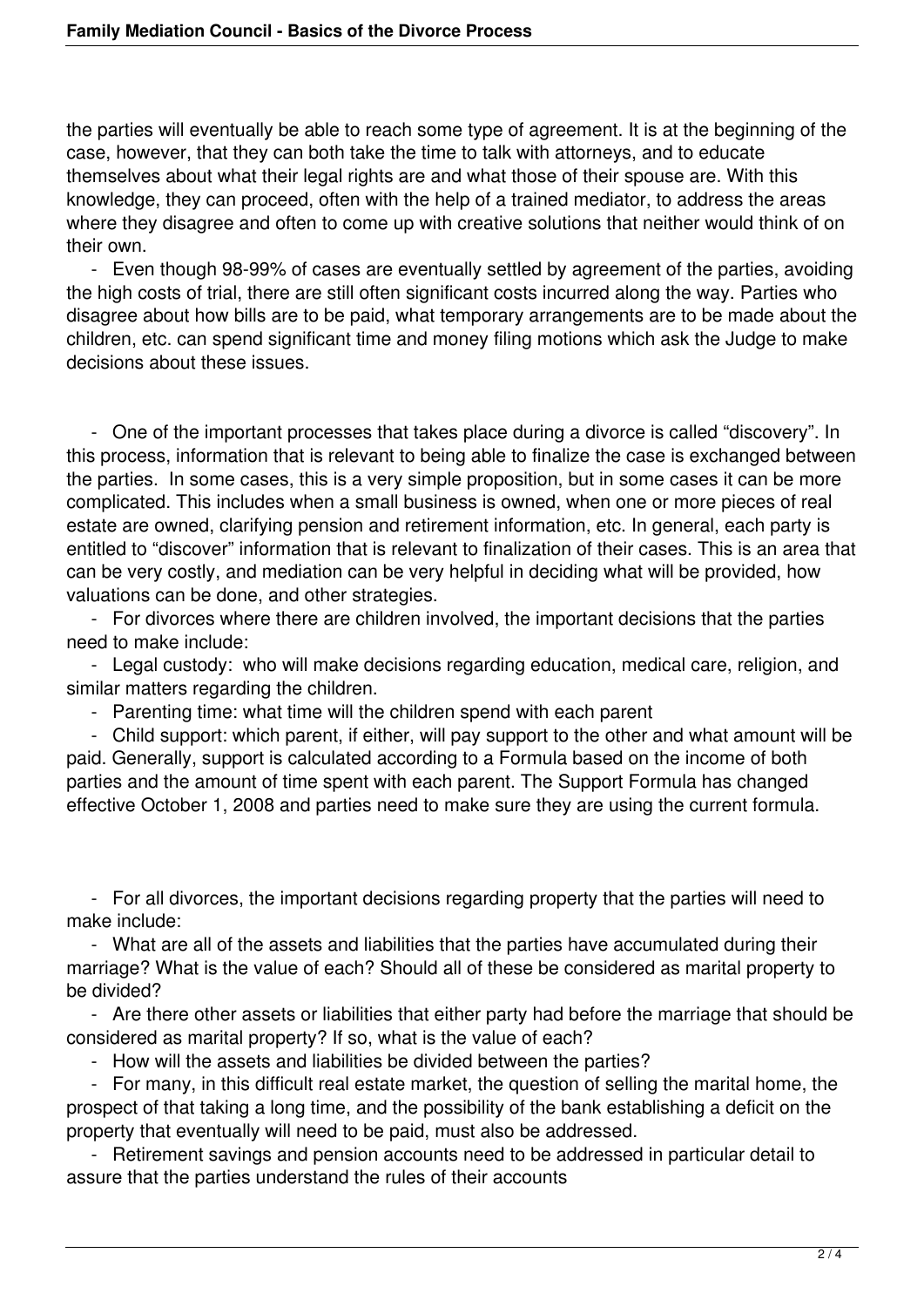- The question of other possible support issues, such as payment of spousal support by one party to the other, or payment of other expenses such as life insurance or health insurance, will also need to be resolved. This is a broad area, and particularly one that lends itself well to discussion of creative solutions in mediation.

 - Once the specific terms of the divorce have been agreed upon, the parties can create a binding agreement reflecting the terms. This can be a "Mediation Agreement" (usually prepared by a mediator following completion of mediation, or some other written agreement. It is always best to have an attorney review any written agreement prior to finalizing to assure that the language used reflects the actual agreements that were made, and to minimize any opportunities for ambiguous terms.

 - It is very important to note that while parties can make binding agreements concerning property that will most often be enforced by the Court, agreements concerning the children must be approved by the Court. Generally, the Court is likely to approve of agreements reached between parents, but the Court always reserves the right to make changes to agreements based on the best interests of the child, and other factors.

 - A Judgment of Divorce needs to be prepared and other documents, including a Uniform Support Order for child support, spousal support, or both. There is specific language that must be included in Judgments of Divorce, and it is best to consult with an attorney to make sure that the Judgment is properly prepared. If a binding agreement has been previously made, it must be incorporated exactly into the Judgment.

 - If the parties are not able to reach an agreement, then they have two options. They can agree to designate an attorney as decision maker in Arbitration, or they can hold a trial and have a Judge make the decision.

 - Arbitration is a form of alternative dispute resolution. An attorney stands in the role of Judge. The attorney must have been in practice for at least five years, and will generally be an individual who has significant experience with family law matters.

- Some of the benefits of Arbitration are:

- Evidence can be presented in a more private setting than an open courtroom

 - Rules of how evidence is presented and what kinds of evidence will be permitted can be set by an Arbitrator and may be likely to be more relaxed

- Hearings may be held at times more convenient than those available at Court, including evenings.

 - The Arbitrator's schedule may be more flexible than that of the Court, allowing for consecutive days for hearings to be scheduled or at least more condensed schedules, where the large number of cases managed by the Court may limit access to the Judge.

- Some of the drawbacks of Arbitration are:

 - You will have to pay for the time of the Arbitrator where you do not pay for the time of the Judge at Court (the cost of the Arbitrator may be offset in a couple of ways – you will be paying your attorney to represent you either in Court or at Arbitration – you may end up paying your